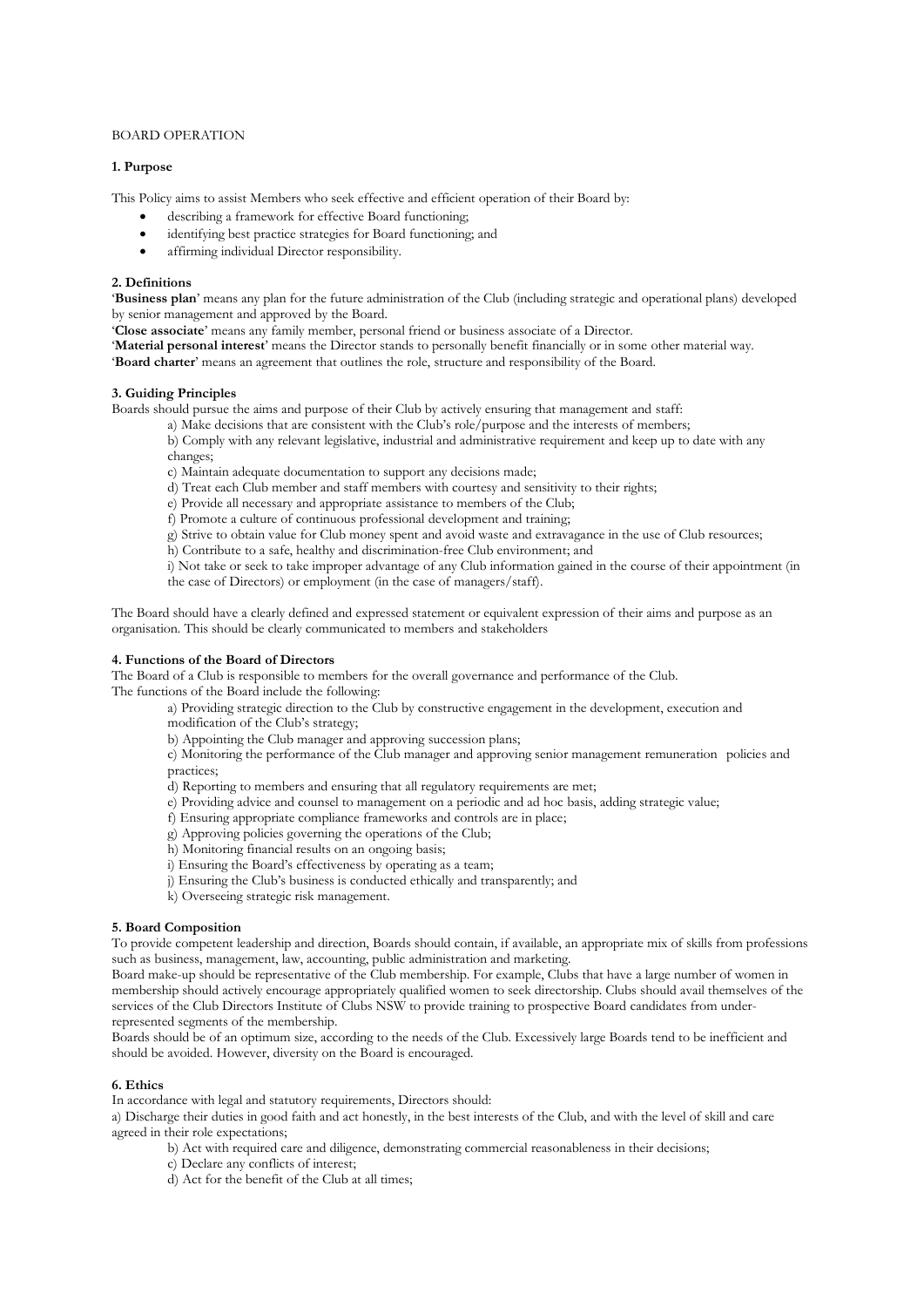e) Not make improper use of information gained through their position as a Director or otherwise take improper advantage of the position of Director;

f) Not allow personal interests, or the interests of any close associate, to conflict with the interests of the Club;

g) Make reasonable enquiries to ensure that the Club is operating efficiently, effectively and legally towards achieving its goals; and

h) Undertake diligent analysis of all proposals placed before the Board.

# **7. Role of the Chairperson**

The Chairperson's responsibilities include:

- a) Providing appropriate leadership to the Board and the Club;
- b) Facilitating Board discussions to ensure the core issues facing the Club are addressed;
- c) Maintaining a regular dialogue and mentor relationship with the Club manager;
- d) Monitoring Board performance; and
- e) Guiding and promoting the on-going effectiveness and development of the Board and individual Directors.

# **8. Role of the Club Manager**

The Club manager is responsible to the Board for the overall management and performance of the Club in accordance with the strategy, plans and policies approved by the Board to achieve the agreed results.

# **9. Conduct of Board Meetings**

Key criteria for the conduct of Board meetings are:

a) The Board should meet at least monthly on previously determined dates and conduct special meetings at the request of the Chairperson;

b) The chairperson establishes the agenda for each Board meeting. Board members should be encouraged to suggest items for inclusion on the agenda;

c) The agenda for each meeting should be provided to the Directors in advance of the meeting together with written materials on certain matters to be presented for consideration. Management should endeavour to provide material that is concise and informative;

d) The agenda should, at a minimum, include:

- i. minutes of the last meeting and business arising;
- ii. finance (including gaming machine operations);
- iii. Chairpersons' report;
- iv. tabling of ClubsNSW Circulars; and
- v. other business.

e) Financial reports which accurately reflect the true financial position of the Club should be provided for each Board meeting.

#### **10. Conflicts of Interest**

If a Director has a real or potential material personal interest relating to Club procurement of goods and services and/or major capital works, the nature of that interest should be disclosed at the earliest possible meeting of the Board.

#### **11. Confidentiality**

Directors have a duty to question, request information, raise any issue which is of concern to them, fully canvas all aspects of any issue confronting the Club and cast their vote on any resolution according to their own judgement.

Outside the boardroom, Directors should support the letter and spirit of Board decisions.

Directors should keep confidential Board discussions, dialogue and decisions that are not publicly known.

Confidential information received by a Director in the course of the exercise of directorial duties remains the property of the Club and it is improper to disclose it, or allow it to be disclosed, unless that disclosure has been properly authorised, or is required by law.

### **12. Board Sub-committees**

The full Board is ultimately responsible for the conduct of a Club's affairs. However, larger Clubs may opt for supervision of major functional areas to be handled by specialised Committees (eg, audit and remuneration) of the Board while ensuring that the full Board remains ultimately responsible for the Committees' decisions.

It is important that all Committees should be established with clearly defined objectives, authorities, responsibilities and tenure and that they report regularly to the full Board.

The Board should ensure that the structure of each Committee is suitable having regard to the Club's size and business, the Board's composition and individual Directors expertise.

# **13. Supporting Teamwork and Diversity**

Each financial year the Board should facilitate:

a) A review and modification of the Club's strategic plan to ensure the Club's aims and purpose are realised;

b) The agreement of role expectations for each Director that identifies what results each Director has committed to deliver to the Board;

c) Personal learning plans for each Director, agreed with the Chairperson, which identifies what and how new skills should be developed, based on the role expectations; and

d) The giving and receiving of performance feedback for Directors by their peers based on the agreed role expectations.